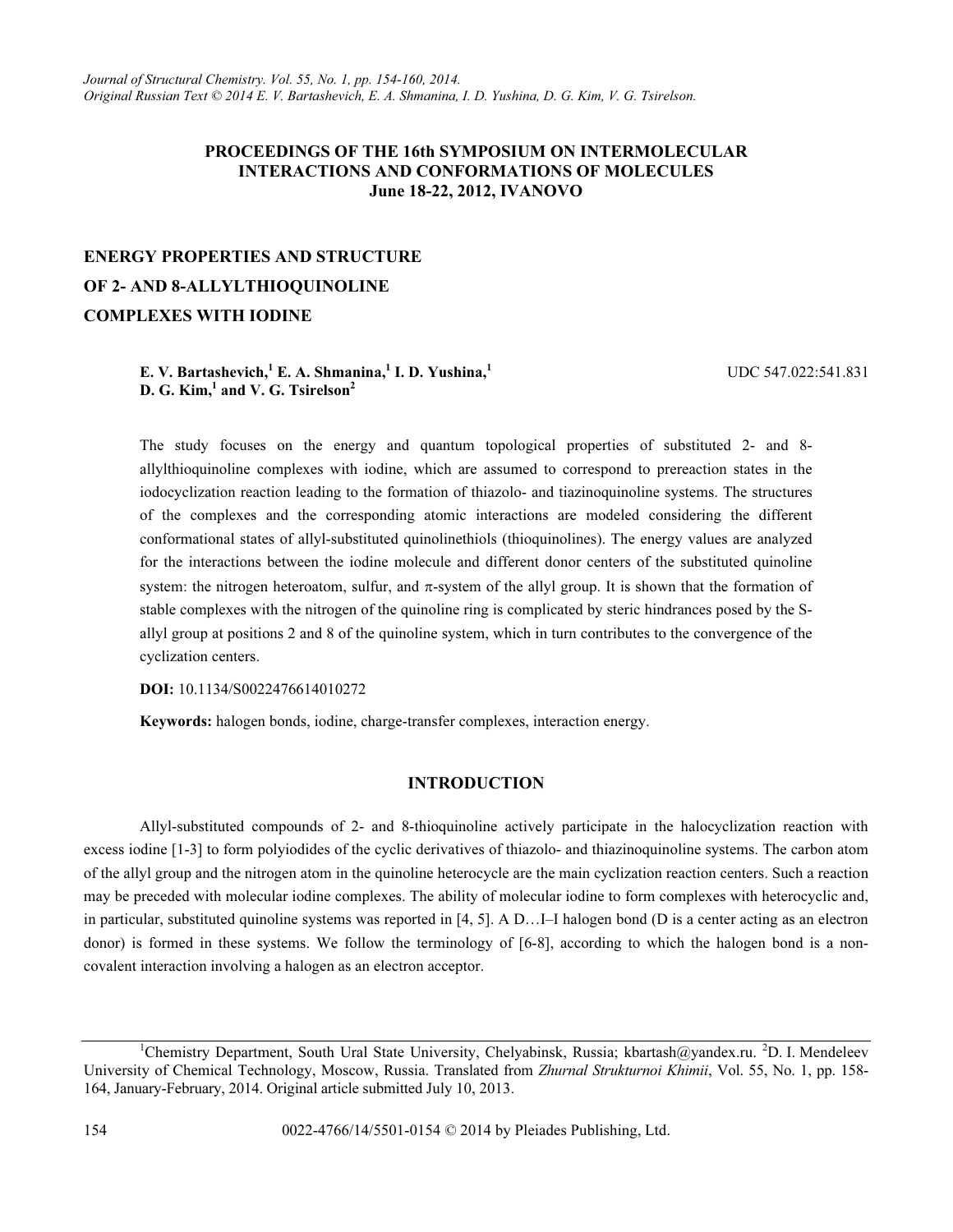Analysis of rotational spectra has given a large amount of experimental data on the geometry and properties of gasphase charge-transfer complexes involving halogen molecules [7]. The function of electron donors (Lewis bases) in these complexes is performed by ammonia, water, hydrogen cyanide, hydrogen sulfide, ethylene, etc. molecules [8-11]. The quadratic force constants of the bonds suggest that, provided that the acceptor molecule is unchanged, the strength of the halogen bond decreases with decreasing nucleophilicity or basicity of the donor, i.e.,  $N > 0 > S > C=C$ , and the values of charge transfer, e.g., to the iodine atoms in the D…I–Cl series, must be consistent with the sequence of change in the ionization energy of the donor base D:  $NH_3 > H_2S > C_2H_4$  [12].

The structures of 2- and 8-allylthioquinolines are characterized by the presence of several electron-donor centers in each molecule. There is potential to form a complex with the iodine molecule in four centers, which include the nitrogen atom in the heterocycle, the sulfur atom in the substituent, and the π-system of the allyl fragment or the aromatic quinoline ring. It is natural to assume that the most stable complexes are those with the N…I halogen bond and the least stable ones are those with the C<sup>Allyl</sup>…I allyl group. However, the N–C and C–I covalent bonds, which are observed experimentally in the cyclization products, indicate that the reaction states whereby iodine directly reacts with the carbon atom of the allyl group must be formed on the reaction pathway. At least, such interactions should not interfere the convergence of heteroatom with the carbon atom.

The aim of this work is to find out why complexation involving the strongest electron donor center in the system, the nitrogen atom of the quinoline ring, does not prevent the further development of the iodocyclization stage. We also analyze the electronic and energy properties of the complexes formed by the iodine atom with different donor centers to find out how complexation involving different donor centers of allylthioquinolines affects the conformational states of the allyl group and, consequently, the relative position of the cyclization reaction centers.

#### CALCULATIONS

The geometry of charge-transfer complexes with molecular iodine for 2-allylthioquinoline and 8-allylthioquinoline was modeled by the following procedure. First, we used the Balloon algorithm [13] to search for conformational states with the least total energy for isolated molecules of 2-and 8-allylthioquinoline compounds. The most probable conformational states were selected using the Conformers program [14]. The resulting geometrical parameters of each of the conformers were optimized by quantum chemical methods described below. Then, we chose the conformer with the lowest energy to build the structures of complexes with  $I_2$  using the three potential donor centers. We assumed that these complexes may include N…I, S…I, and C<sup>Allyl</sup>…I halogen bonds. The iodine molecule was put at a distance equal to the sum of the van der Waals radii so as to simulate the orientation of the undivided electron pair of the donor atom to the area with decreased electron density concentration in the valence shells of the iodine atom. Thus, we followed the main principles [15] of geometrical structures with halogen bonds. The following approach was used to optimize the geometry of the structures and calculate the wave functions: the Kohn–Sham method with the B3LYP functional and 6-311G\*\* basis set in the Firefly program [16]. During the optimization process, we controlled for the absence of imaginary frequencies in the structures corresponding to the stationary points. Examples of the resulting molecular complexes with a halogen bond formed by different donor centers are shown in Fig. 1.

The energy of the interaction between the substituted quinoline (acting as an electron donor) molecule and iodine molecule in the complex was estimated by the formula

$$
E_{\text{inter}} = E_{Q...H} - (E_Q + E_{H}) - \Delta E_{CP}.\tag{1}
$$

Here  $E_{Q...I-I}$  is the energy of the complex;  $E_Q$  and  $E_{I-I}$  are energies of isolated molecules of substituted quinolines and iodine, respectively; and  $\Delta E_{CP}$  is a compensatory correction for the superposition error of the basis set [17]. The calculated interaction energy values for triples of the most stable structures are given in the Table 1.

The next step was to analyze the resulting wave functions within the quantum theory of atoms in molecules (QTАIM) [18, 19]. The bond paths along which electron density is at a maximum relative to any other line connecting pairs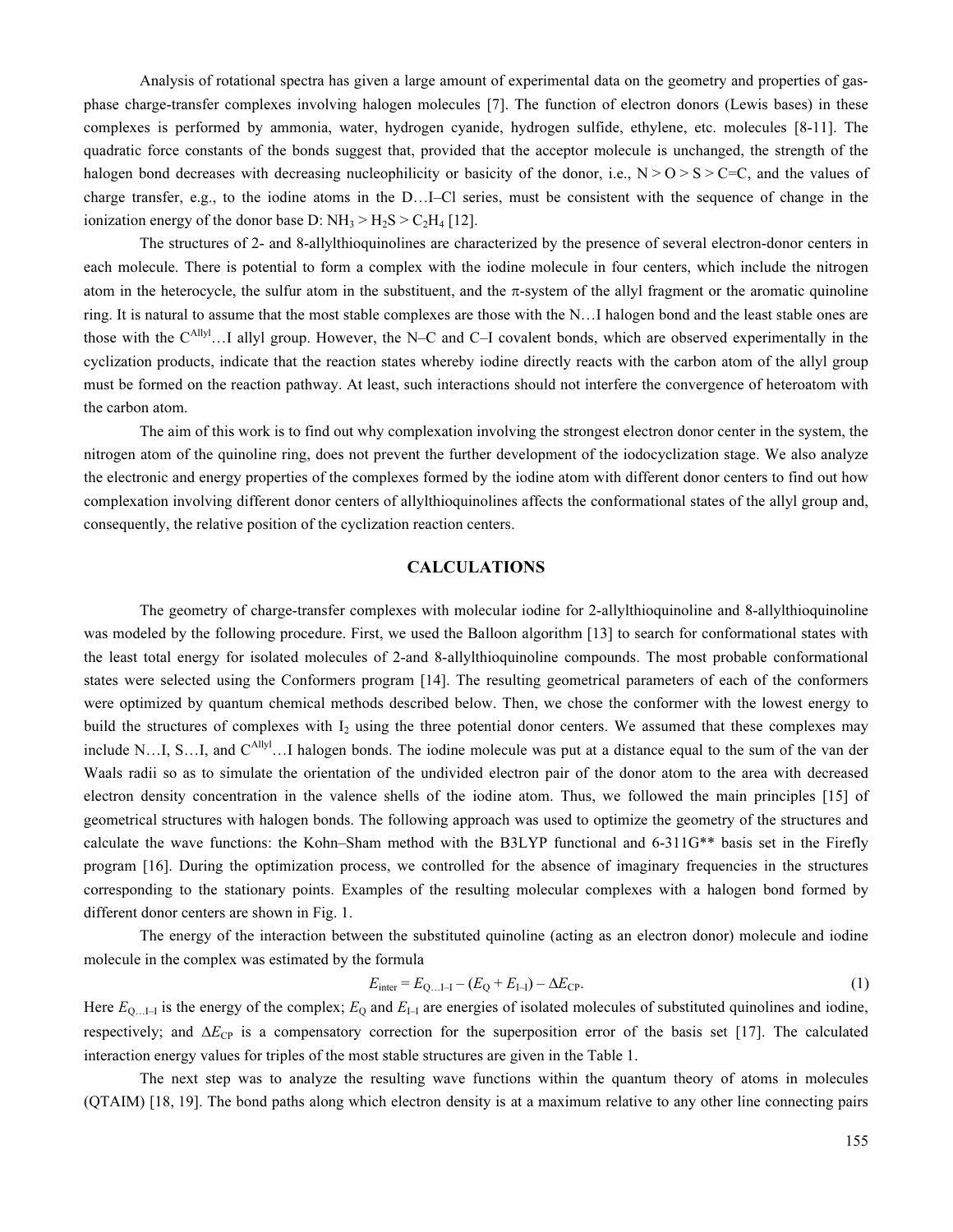

Fig. 1. Bond paths and critical points of electron density in 2-allylthioquinoline (1a-1c) and 8-allylthioquinoline (2а-2с) complexes with molecular iodine. The halogen bonds are dashed.

of nuclei were built in the AIMALL program [20]. The existence of bond paths in electron density is confirmed experimentally [21]; this gives a reasonable method to identify and characterize all types of atomic interactions occurring in the chemical compounds [22]. At the bonds critical points through which the bond paths go, including the bonds corresponding to the non-covalent interactions D…I, I…H, and N…H, we calculated the values of electron density  $\rho_b$ , which characterize the strength of these interactions.

### RESULTS AND DISCUSSION

Compared with the approaches focused on searching for a single conformer with the lowest energy, genetic algorithms used to construct conformational state ensembles, including the algorithm used in this study [13], have indisputable advantages [23]. They allow a quick search for conformers in structures with multiple degrees of freedom for rotations causing a change in several dihedral angles simultaneously. This technique is best suited for the assessment of the relative energies of S-allyl-substituted quinoline conformers, which have three dihedral angles defining the orientation of the S-allyl group with respect to the quinoline ring.

The geometry of the most stable conformational states of 2- and 8-allylthioquinolines was already discussed in [24]. The two conformers with the lowest energy of both 2- and 8-substituted thioquinoline have similar absolute values of dihedral angles defining the orientation of the allyl group with respect to the quinoline ring. However, these conformers can differ in the relative orientation of the terminal ethylene group. One can also observe degeneration of the conformer sets, which is associated with the mirror orientation of the substituent relative to the quinoline ring plane. Note that the cyclization reaction takes place without any signs of stereodifferentiation during its way and leads to the formation of a racemic product.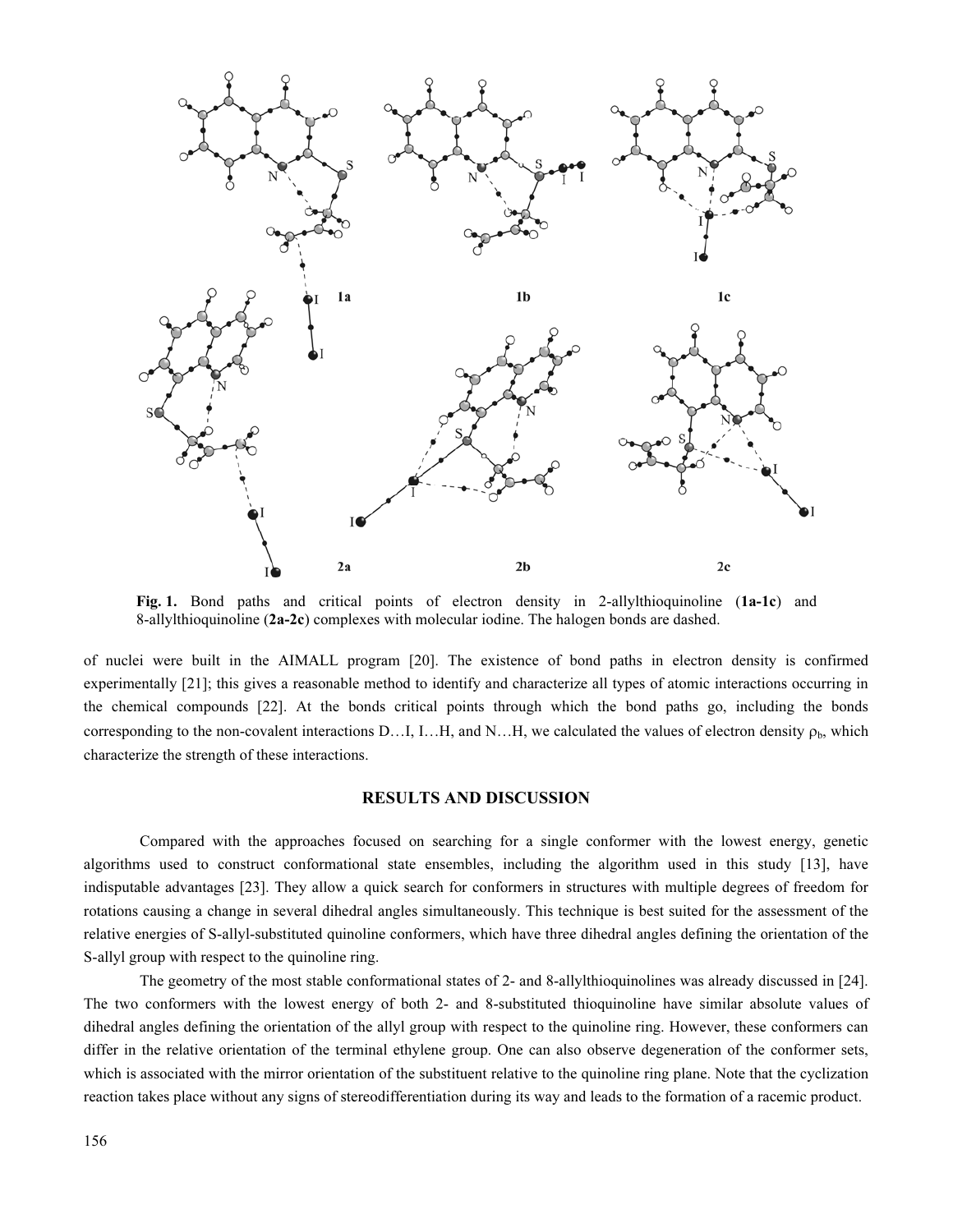The optimization of the geometry of substituted quinoline complexes with N…I, S…I, and C<sup>Allyl</sup>…I halogen bonds by the B3LYP/6-311G\*\* method does not lead to any significant change in the orientation of the S-allyl substituent in the complexes, compared with the substituted quinoline molecule in an isolated state. The sample average value of the meansquare displacement of atomic coordinates due to complexation is  $RMSD = 0.66$  Å. At the same time, the average value of the change in the dihedral angles defining the orientation of the allyl group with respect to the quinoline ring is 13° or less. The maximum change in the value of the dihedral angle  $\varphi(N-C-S-C)$ , 35°, is observed for the 2-allylthioquinoline complex with the CAllyl…I halogen bond. In these conformation states, the cyclization reaction centers in the structure are drawn together by, on average, 3.5±0.1 Å for 2-allylthioquinoline and 4.0±0.2 Å for 8-allylthioquinoline.

For all halogen bonds with iodine in complexes 1-3, the quantum topological analysis of electron density (ED) shows the presence of bond critical points in the bond paths corresponding to the D…I interactions, where  $D = N$ , S, C. For the strongest halogen bond in complex 3 of unsubstituted quinoline with iodine, the ED value in the bond critical point  $\rho_b(N...I)$  is 0.034 au. For the weakest halogen bond found in our study,  $\rho_b(C...I) = 0.016$  au. In all the cases whereby the halogen bond with the iodine atom is formed with the carbon or sulfur atom, the complexes also have, in addition to this bond, the intramolecular hydrogen bond N…H with one of the hydrogen atoms in the methylene group of the allyl substituent. These hydrogen bonds stabilize the conformation in which the cyclization reaction centers are close together. The range of changes in the values of  $\rho_b(N...H)$  in these structures is 0.009-0.014 au.

The interaction energies  $E_{\text{inter}}$  of substituted quinolines with iodine for complexes formed with different donor centers differ significantly (Table 1). The highest interaction energy is observed for complex 3 of unsubstituted quinoline with iodine. Lower interaction energies are found for complexes 1b and 2b with the S…I halogen bond, where the sulfur atom is the donor center. It can be assumed that the possibility of formation of 1b and 2b must affect the kinetic characteristics of the redox reaction stage, which is responsible for the formation of iodide anions. This explains the need to use excess iodine in the reaction [25].

In the substituted quinoline complexes containing the N...I halogen bond, the interaction energy is higher than in those where iodine interacts with sulfur. The likely reason why the N…I interactions observed in substituted quinolines are significantly weaker than those in unsubstituted quinolines is that, in their most beneficial conformational states stabilized by the N…H hydrogen bond, 2- and 8-allylthioquinolines have a shielded nitrogen heteroatom. As a result of this shielding, the iodine molecule cannot approach the quinoline ring heteroatom closely enough to form a strong N…I halogen bond. The angle between the I–I bond and the normal to the quinoline ring plane in these complexes is much less than 90°, and the internuclear distance N…I is, on average, larger by 0.3 Å than the corresponding distance in the unsubstituted quinoline complex. Thus, the low probability of formation of a strong complex with the nitrogen atom for 2- and 8-allylthioquinolines is well consistent with the experimental data [25], which indicate that, in the observed conditions, the possibility of complexation does not prevent the nitrogen atom from participating in the formation of a new covalent bond with the carbon atom of the allyl group.

The complexes with the  $C^{Allyl}$ …I halogen bond have the lowest interaction energy (Table 1). However, the formation of prereaction complexes with the allyl group is confirmed by the presence of products with the C–I covalent bond, which are observed in experiments [1-3]. Moreover, the C<sup>Allyl</sup>…I halogen bond can be formed with any substituted quinoline conformers, including those in which the main reaction centers (the nitrogen atom and the carbon atom in the allyl group) are close together. The geometric characteristics illustrating the orthogonal orientation of the iodine molecule with respect to the plane of the ethylene system give no specific clues as to which one of the carbon atom participates in the halogen bond. At the same time, the pattern of the electron density bridges (i.e., bond paths) for the interactions involving the ethylene system of the allyl group (Fig. 2) provides decisive evidence that the halogen bond is formed between iodine and the terminal carbon atom of the allyl group.

In some cases, the bond critical points of ED are observed for the weak non-covalent interactions I…H between iodine atoms and the hydrogen atoms of the allyl group. The value of  $\rho_b(1...H)$  for these interactions does not exceed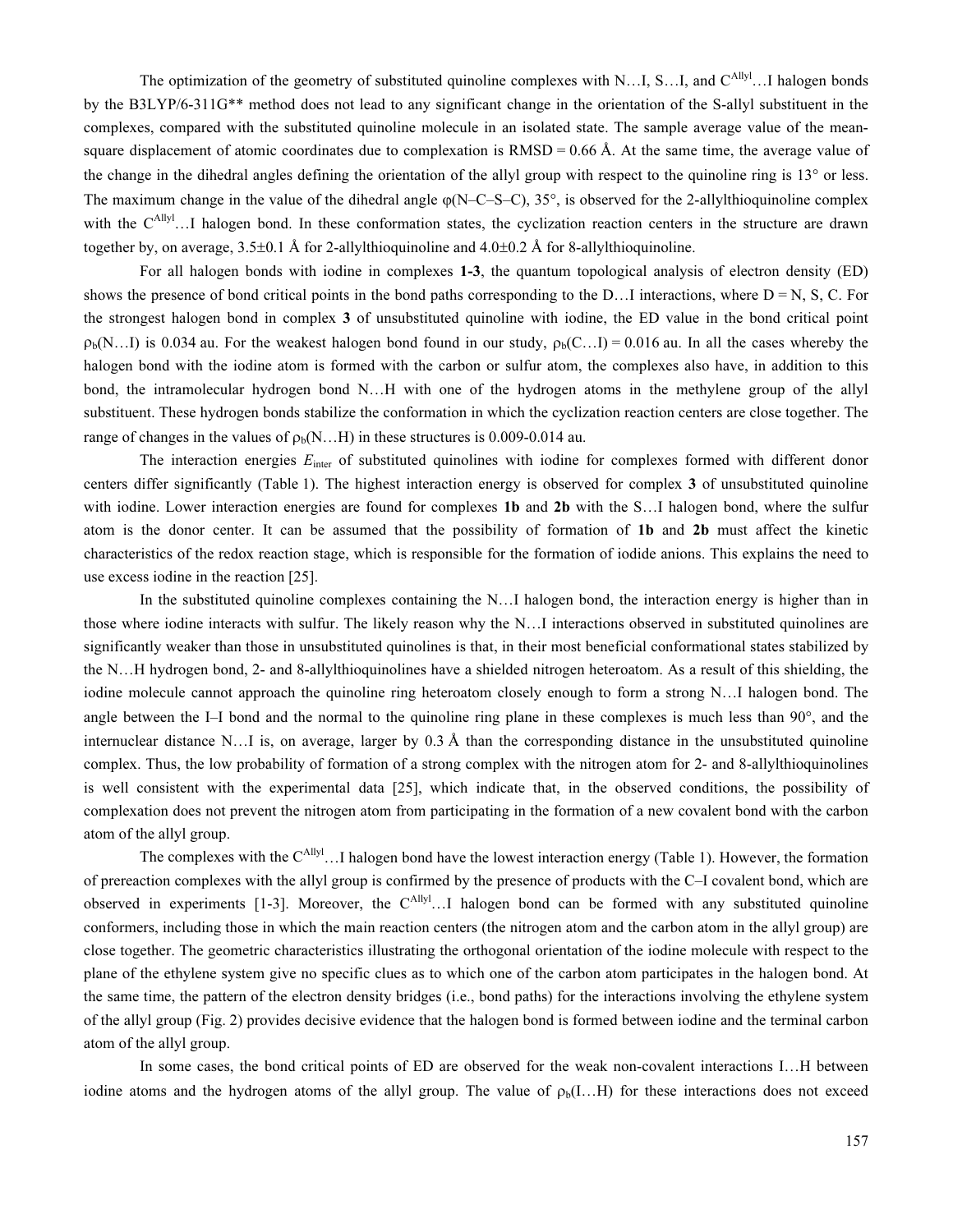| Complex                                              | Structure No.  | Interaction energy,<br>$E_{\text{inter}}$ , kcal/mol | Interaction<br>or bond  | Internuclear<br>distance $R$ , $\AA$ | $\rho_b$ , au |
|------------------------------------------------------|----------------|------------------------------------------------------|-------------------------|--------------------------------------|---------------|
| 2-Allylthioquinoline $I_2$<br>$(C_{12}NH_{11}S-I_2)$ | 1a             | $-3.37$                                              | CI                      | 3.177                                | 0.016         |
|                                                      |                |                                                      | NH                      | 2.444                                | 0.014         |
|                                                      |                |                                                      | $I-I$                   | 2.780                                | 0.064         |
|                                                      | 1 <sub>b</sub> | $-5.68$                                              | SI                      | 3.110                                | 0.026         |
|                                                      |                |                                                      | NH                      | 2.431                                | 0.014         |
|                                                      |                |                                                      | $I-I$                   | 2.811                                | 0.061         |
|                                                      | 1 <sub>c</sub> | $-4.25$                                              | $N{\ldots}I$            | 2.921                                | 0.023         |
|                                                      |                |                                                      | IH                      | 3.064                                | 0.008         |
|                                                      |                |                                                      | IH                      | 3.147                                | 0.007         |
|                                                      |                |                                                      | $I-I$                   | 2.780                                | 0.065         |
| 8-Allylthioquinoline $I_2$                           | 2a             | $-3.46$                                              | CI                      | 3.170                                | 0.016         |
| $(C_{12}NH_{11}S-I_2)$                               |                |                                                      |                         |                                      |               |
|                                                      |                |                                                      | NH                      | 2.436                                | 0.013         |
|                                                      |                |                                                      | $I-I$                   | 2.780                                | 0.064         |
|                                                      | 2 <sub>b</sub> | $-7.03$                                              | SI                      | 3.091                                | 0.027         |
|                                                      |                |                                                      | IH                      | 3.129                                | 0.007         |
|                                                      |                |                                                      | $\mathbf{I}\mathbf{H}$  | 3.441                                | 0.005         |
|                                                      |                |                                                      | NH                      | 2.532                                | 0.011         |
|                                                      |                |                                                      | $\mathbf{I}\mathbf{-I}$ | 2.822                                | 0.060         |
|                                                      | 2c             | $-4.64$                                              | NI                      | 3.048                                | 0.018         |
|                                                      |                |                                                      | IS                      | 3.758                                | 0.008         |
|                                                      |                |                                                      | NH                      | 2.640                                | 0.009         |
|                                                      |                |                                                      | $\mathbf{I}\mathbf{-I}$ | 2.776                                | 0.065         |
| Quinoline $-I_2$                                     | $\mathbf{3}$   | $-8.70$                                              | $N{\ldots}I$            | 2.712                                | 0.034         |
| $(C_{10}NH_7 \cdot I_2)$                             |                |                                                      |                         |                                      |               |
|                                                      |                |                                                      | $IH$                    | 3.112                                | 0.007         |
|                                                      |                |                                                      | $I-I$                   | 2.811                                | 0.062         |
|                                                      |                |                                                      |                         |                                      |               |
|                                                      |                |                                                      |                         |                                      |               |

TABLE 1. Interaction Energies and Electron Density at Bond Critical Points in the Complexes of Allylsubstituted 2- and 8-Thioquinolines with Molecular Iodine



Fig. 2. Contour maps of electron density with a minimum value of 0.001 au in the planes defined by the coordinates of the atoms  $C=C^{Allyl}...I$  in complexes 1a and 2a and the bond paths (dashed) corresponding to the  $C^{Allyl}$ ...I halogen bonds. The electron density values at the saddle critical points of the halogen bonds are indicated.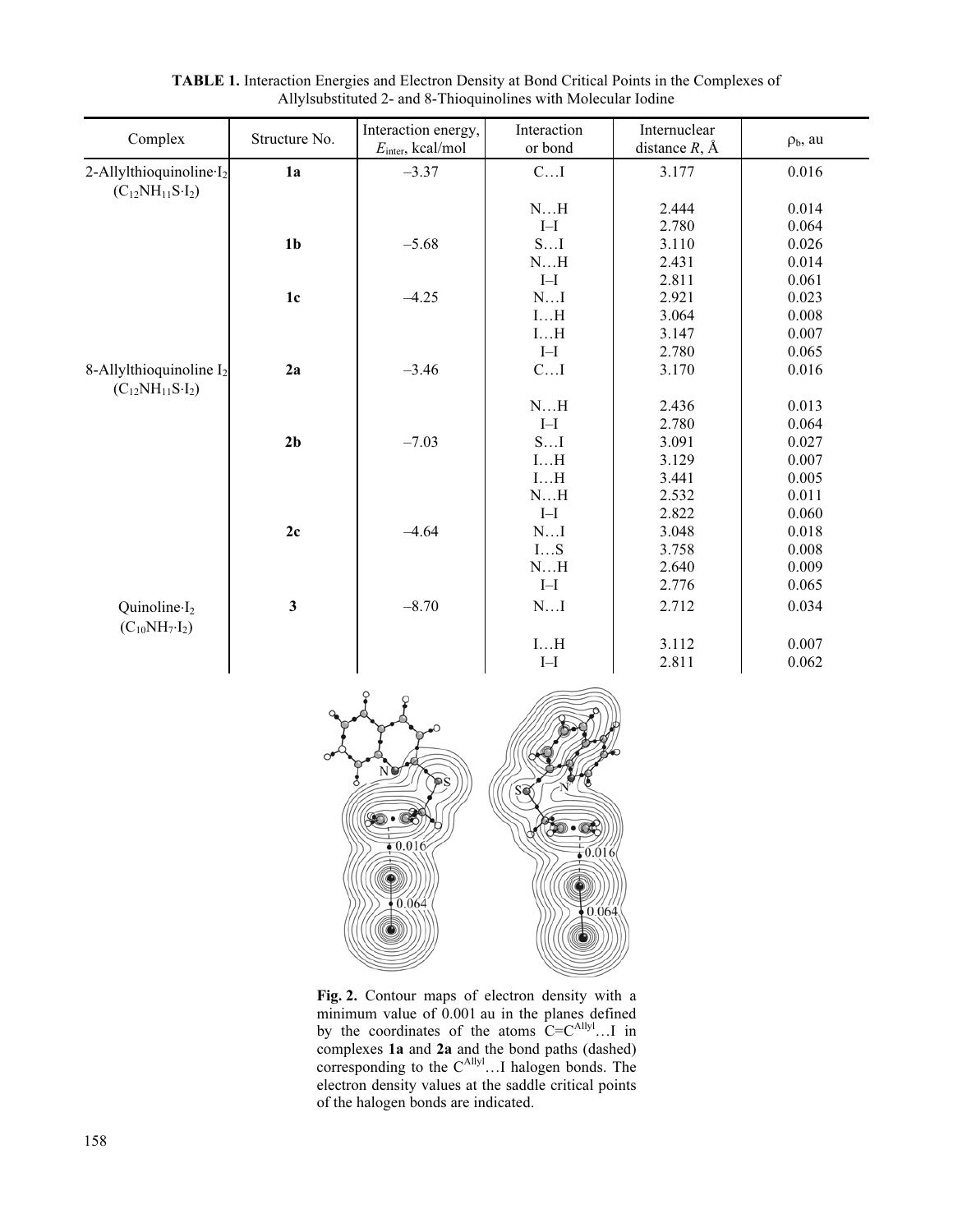0.008 au. Moreover, in complex  $2c$ , in addition to the N... I halogen bond, which is weakened due to steric hindrances posed by the allyl group, the iodine atom is involved in the interaction with the neighboring sulfur atom;  $\rho_b(1...S) = 0.008$  au. The geometric parameters of this contact do not provide sufficient evidence to classify it as a halogen bond. Additional studies are needed to investigate the properties of electron density in the area of these interactions to find out whether they are synergistic with respect to the observed stronger halogen bond. In the case of 2c, the interaction energy is more negative that in the geometric isomer complex 1c with a single halogen bond N…I. However, the interactions in complex 2b with the S…I halogen bond remain the strongest among substituted quinolines.

Thus, the range of changes in  $E_{\text{inter}}$  that is observed in the studied complexes with halogen bonds formed by molecular iodine is –3.46 kcal/mol to –8.70 kcal/mol. Note that the differences in the interaction energies for geometric isomers such as 2- and 8-allylthioquinolines are quite small in the identified stable conformations in comparison with the differences defined by the properties and accessibility of the donor center.

## **CONCLUSIONS**

The complexes of molecular iodine with 2- and 8-allylthioquinolines, where the ethylene  $\pi$ -system acts as a donor center in the formation of the halogen bond, are observed to have a bond path in the electron density between the iodine atom and the terminal carbon atom of the allyl group, which indicates the presence of a bonding interaction between these atoms. The assumption that such a complex is formed as a prereaction state is consistent with the data on the formation of a new covalent C–I bond in the iodocyclization products observed in the experiment.

The energy and geometric properties of the complexes formed by molecular iodine with the heteroatom of the quinoline ring show that the N…I interactions in these complexes are weakened due to steric hindrances posed by the S-allyl group in positions 2 and 8 and, hence, cannot interfere with the iodocyclization reaction.

This work was supported by the Ministry of Education and Science of the Russian Federation.

#### **REFERENCES**

- 1. D. G. Kim, Khim. Geterozikl. Soedin., 8, 1133-1135 (1997).
- 2. D. G. Kim, Izv. Chelyabinsk. Nauch. Tsentra, 3, No. 12, 56-59 (2001).
- 3. E. A. Vershinina, D. G. Kim, and P. A. Slepukhin, Khim. Geterozikl. Soedin., No. 11, 1739-1741 (2010).
- 4. G. Jones, The Chemistry of Heterocyclic Compounds, Quinolines (1991).
- 5. H. Kusama and H. Sugihara, *J. Comput. Chem.*, **26**, 1372-1382 (2005).
- 6. P. Metrangolo, T. Pilati, and G. Resnati, Cryst. Eng. Comm., 8, No. 2, 946/947 (2006).
- 7. P. Metrangolo and G. Resnati (eds.), Halogen Bonding: Fundamentals and Applications, Springer, Berlin (2008).
- 8. E. R . Waclawik and A. C. Legon, Phys. Chem. Chem. Phys., 1, 4695-4700 (1999).
- 9. J. B. Davey, A. C. Legon, and E. R. Waclawik, Phys. Chem. Chem. Phys., 2, 1659 (2000).
- 10. G. Cotti, C. M. Evans, J. H. Holloway, and A. C. Legon, *Chem. Phys. Lett.*, **264**, 513 (1997).
- 11. A. C. Legon and J. M. Thumwood, Phys. Chem. Chem. Phys., 3, 1397-1402 (2001).
- 12. A. C. Legon, Phys. Chem. Chem. Phys., 12, 7736-7747 (2010).
- 13. M. J. Vainio and M. S. Johnson, J. Chem. Inform. Modeling, 47, No. 6, 2462-2474 (2007).
- 14. I. Kolossvary and W. C. Guida, J. Chem. Inf. Comput. Sci., 32, No. 3, 191-199 (1992).
- 15. A. C. Legon, Angew. Chem. Int. Ed., 38, No. 18, 2686-2714 (1999).
- 16. A. A. Granovskii, http://classic.chem.msu/gran/gamess/index.html.
- 17. S. F. Boys and F. Bernardi, Mol. Phys., 19, 553 (1970).
- 18. R. F. W. Bader, Atoms in Molecules, Oxford University Press, New York (1990).
- 19. V. G. Tsirelson, Quantum Chemistry: Molecules, Molecular Systems, and Solids [in Russian], Binom, Moscow (2010).